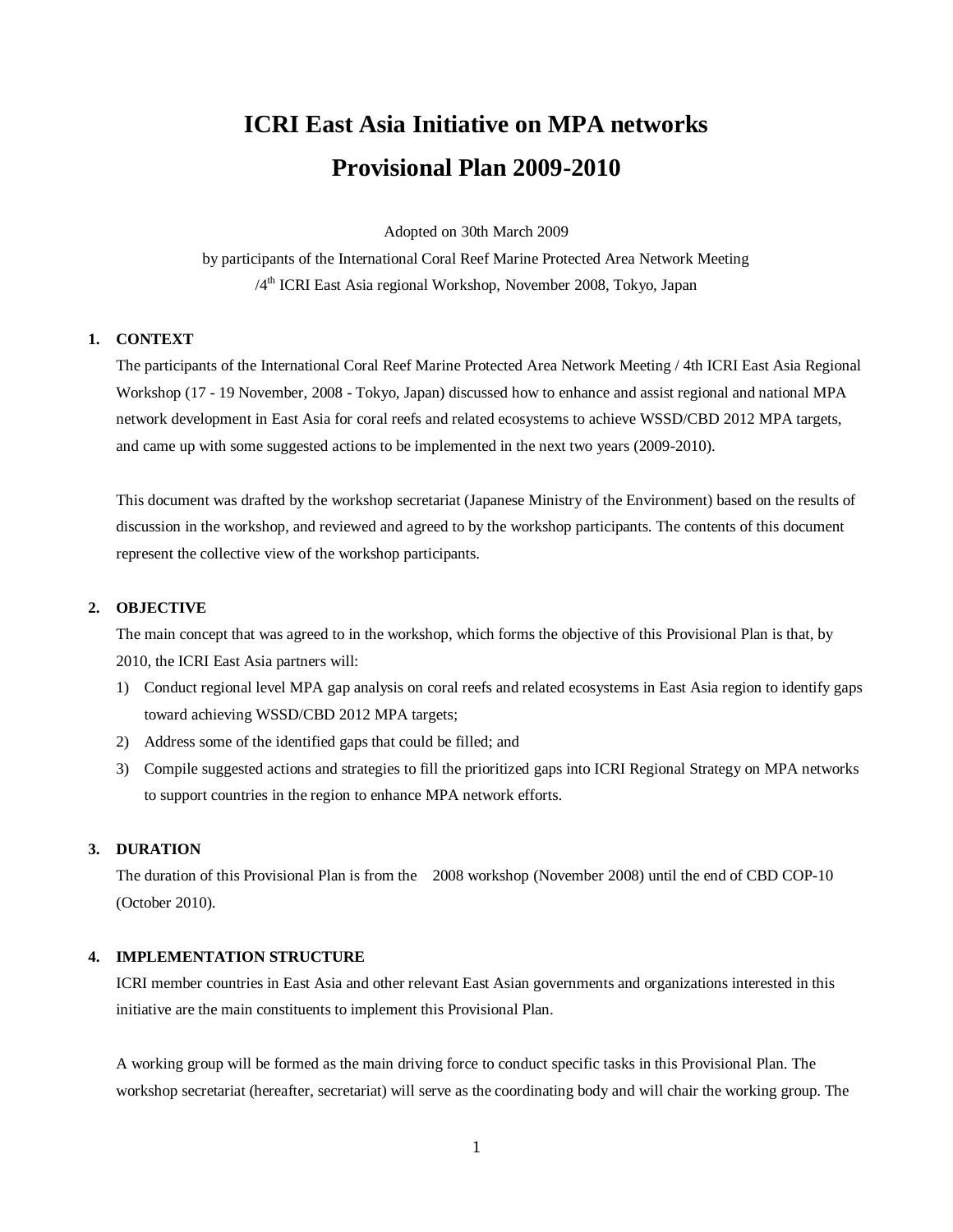working group will be composed of secretariat, representatives of East Asian governments, interested organizations, and ICRI Secretariat.

## **5. PROCEDURE OF IMPLEMENTING THE PROVISIONAL PLAN**

The working group will conduct agreed tasks between the workshops in parallel. A mailing-list will be established for communication among the registered working group members. Some of the tasks may be sub-contracted to appropriate entities.

The progress of the working group will be reported and reviewed in the 2009 and 2010 workshops. The participants in the 2008 workshop and other relevant people (e.g., ICRI Secretariat and ICRI Ad Hoc Committee on ICRI East Asia Regional Workshop) will be informed about the workshops and/or circulation of working documents by group e-mails. The ICRIForum [\(http://www.icriforum.org/\)](http://www.icriforum.org/) will continue to serve as the main repository for the key information about the workshops and relevant documents and the secretariat will keep updating the website.

## **6. ACTIONS**

The workshop participants in 2008 have agreed to conduct the following actions to help achieve the overall objectives. These actions are subjected to review and updating, and additional actions may be added upon discussion and agreement in the 2009 and 2010 workshops.

- **ACTION #1**: Conduct regional MPA gap analysis to identify gaps toward achieving WSSD/CBD 2012 MPA target goals
- **ACTION #2**: Address some of the key gaps that were identified in the 2008 workshop to be filled until 2010. The actions include the followings:
	- **ACTION #2-1**: Upgrade regional MPA database
	- **ACTION #2-2**: Organize regional workshop for assessing MPA management effectiveness and provide appropriate standards
	- **ACTION #2-3**: Review and modify CBD criteria on MPA networks in the context of the region and conservation of coral reefs and related ecosystems
	- **ACTION #2-4**: Consider regional level social network mechanism to support MPA development and management
	- **ACTION #2-5**: Conduct mapping of coral reefs in East Asia region
- **ACTION #3**: Develop the ICRI East Asia Regional Strategy on MPA networks to support countries in the region address the prioritized gaps
- **ACTION #4**: Organize ICRI East Asia Regional Workshops in 2009 and 2010 to follow-up the implementation of the Provisional Plan 2009-2010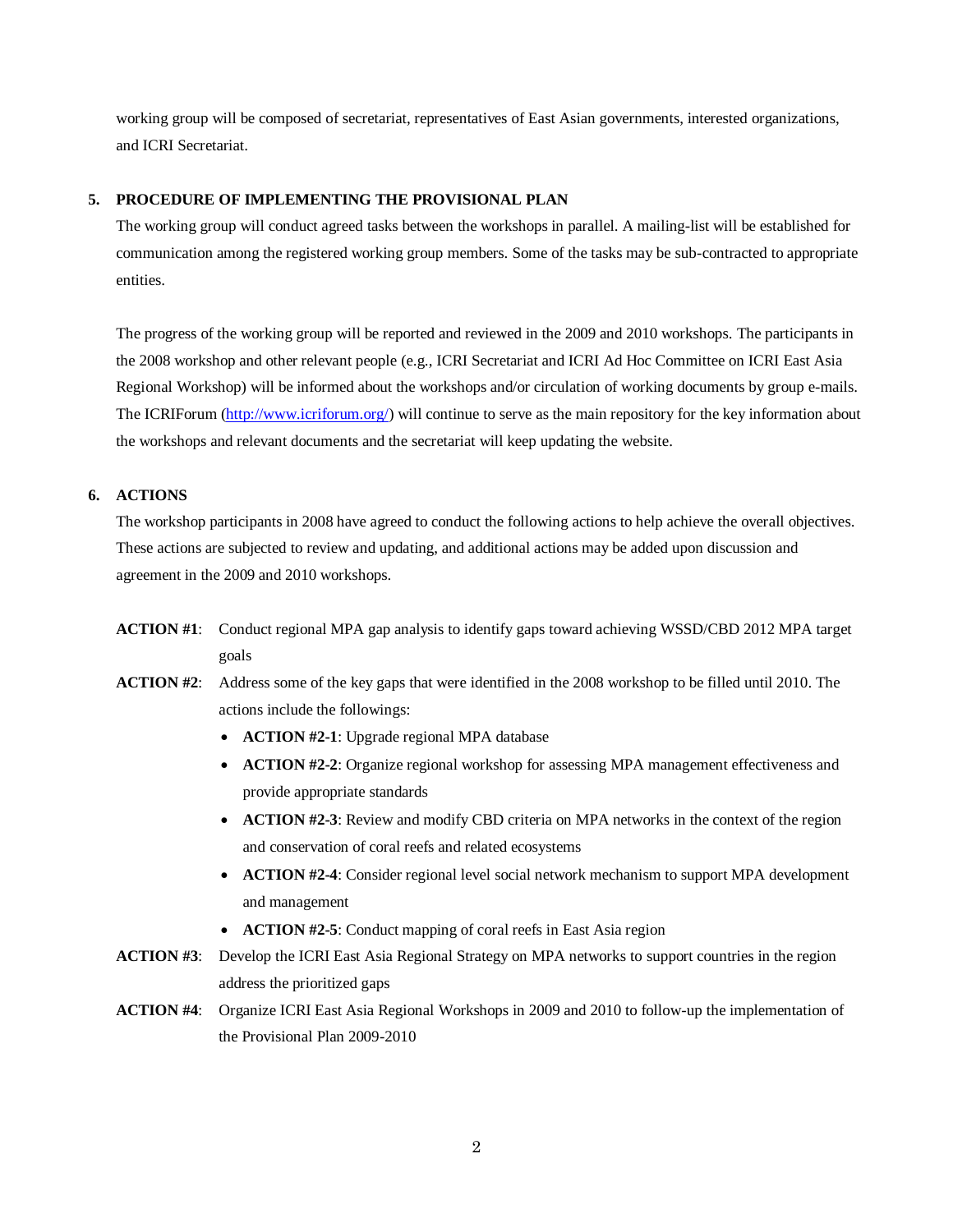## **ACTION #1: Conduct regional MPA gap analysis to identify gaps toward achieving WSSD/CBD 2012 MPA target goals**

## **Objective**

The regional MPA gap analysis will be the pillar activity in the current plan. The objectives of conducting the regional MPA gap analysis are to:

- Identify priority gaps to be filled towards developing MPA networks on coral reefs and related ecosystems in East Asia at regional level;
- To provide the basis for developing the ICRI East Asia Regional Strategy on MPA networks which will be a compilation of actions and strategies to fill the identified priority gaps in the region;
- Contribute to CBD for regional MPA gap analysis; and
- Enhance developing national MPA gap analysis in the region.

## **Structure**

- Japan will provide funding to hire a consultant (to be identified) and oversee the project
- Consultant will conduct:
	- Extensive information gathering and review on existing regional/national MPA gap analysis and other relevant information necessary for the gap analysis
	- $\triangleright$  Conduct gap analysis based on gathered information; and
	- $\triangleright$  Draft regional MPA gap analysis in consultation with the secretariat and relevant people.
- WorldFish Center (subcontractor for the MPA database) will assist the consultant to conduct the gap analysis using available existing (and part of updated) MPA database.
- East Asian governments and relevant organizations will assist the implementation of the gap analysis by responding to the questionnaire, providing necessary information, and by reviewing the draft gap analysis.

|           | Actions                                                          | Responsibility   | Timeframe   |
|-----------|------------------------------------------------------------------|------------------|-------------|
| $\bullet$ | Liaise with CBD Secretariat on regional level MPA gap analysis   | secretariat      | March 2009  |
|           | and In-depth review to clarify requirements                      |                  |             |
|           | Identify consultant                                              |                  |             |
| ٠         | TOR of the consultant and draft outline to be ready and contract |                  |             |
|           | with the consultant finalized                                    |                  |             |
|           | Conduct information gathering and review of existing MPA gap     | consultant       | May 2009    |
|           | analysis and other relevant information                          |                  |             |
|           | Initial analysis to be undertaken based on gathered information  | consultant.      | August 2009 |
|           | and MPA database                                                 | WorldFish Center |             |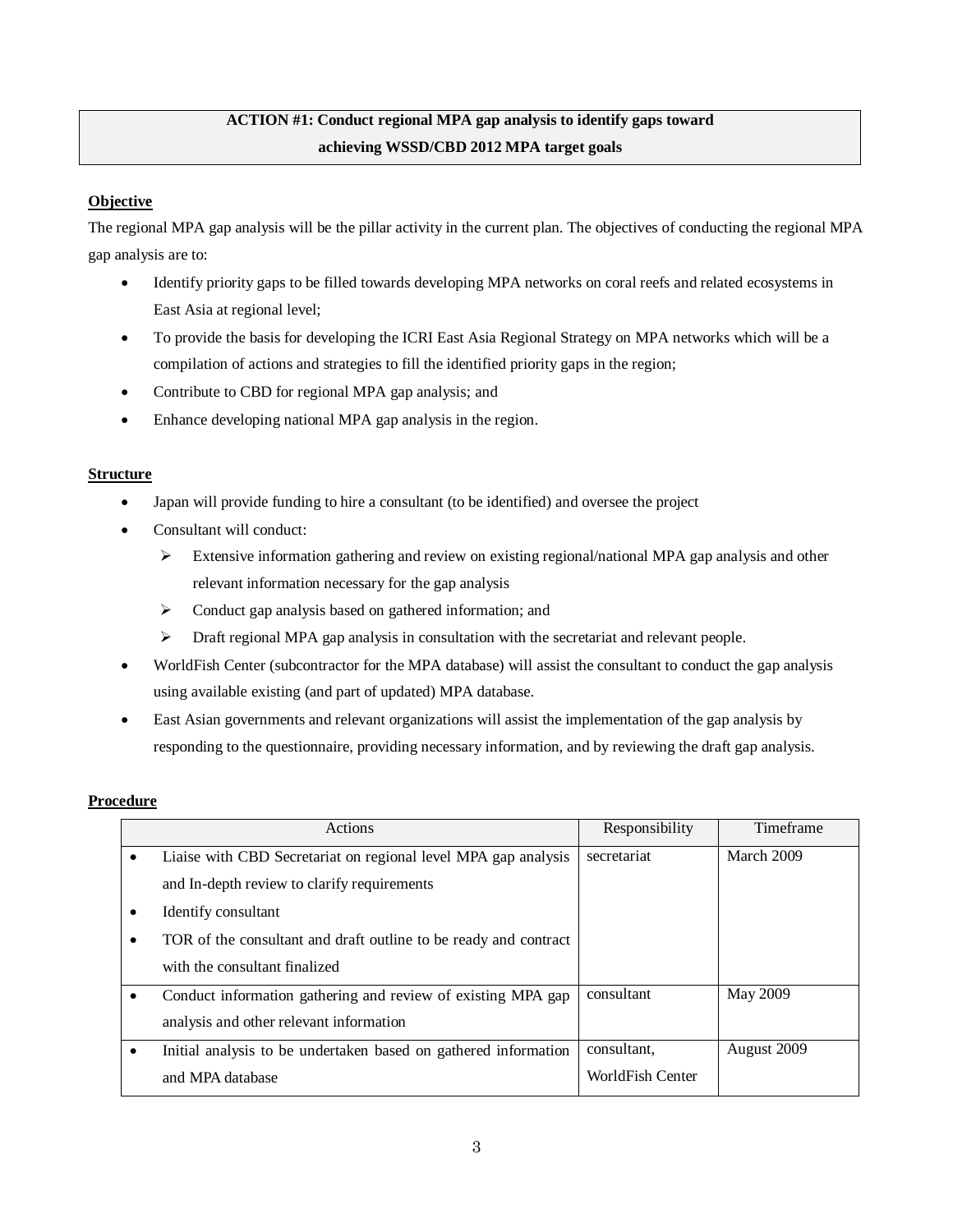| Draft gap analysis to be submitted to and reviewed at the 2009 | 2009<br>workshop  | Nov - Dec 2009 |
|----------------------------------------------------------------|-------------------|----------------|
| workshop                                                       | participants      |                |
| Draft to be agreed and finalized                               | 2008<br>2009<br>& | March 2010     |
|                                                                | workshop          |                |
|                                                                | participants      |                |
| Launch the regional gap analysis at the CBD COP-10             | secretariat       | October 2010   |

## **ACTION #2: Address some of the key gaps that were identified in the 2008 workshop to be filled until 2010**

## **ACTION #2-1: Upgrade regional MPA database**

#### **Gaps to be filled**

Existing MPA databases (global/ regional/ national) are not that effectively used, fully covering the MPAs in the region; and readily useful for MPA/MPA network development and management on coral reefs and related ecosystems.

#### **Objective**

The objectives of upgrading the existing regional MPA database are to:

- Support countries in the region on MPA establishment and management by upgrading the contents and functions of the existing MPA database "Coral Reef MPAs of East Asia and Micronesia", and
- Support implementation of the regional MPA gap analysis (ACTION #1).

The target region will be East Asia. Possibility of inclusion of Micronesia will be considered and determined by the secretariat and WorldFish Center.

#### **Structure**

- Japan will provide main funding and oversee the project, and subcontract with the WorldFish Center /ReefBase (as agreed to in 2008 workshop).
- The WorldFish Center will conduct information gathering, upgrade the MPA database, and associated tasks in consultation with the secretariat.
- Relevant governments and organizations will assist the project by appointing appropriate MPA data holders and providing and verifying the data as requested from the WorldFish Center or the secretariat.

#### **Items for upgrade**

The items for upgrading the MPA database will be considered by the secretariat and WorldFish Center based on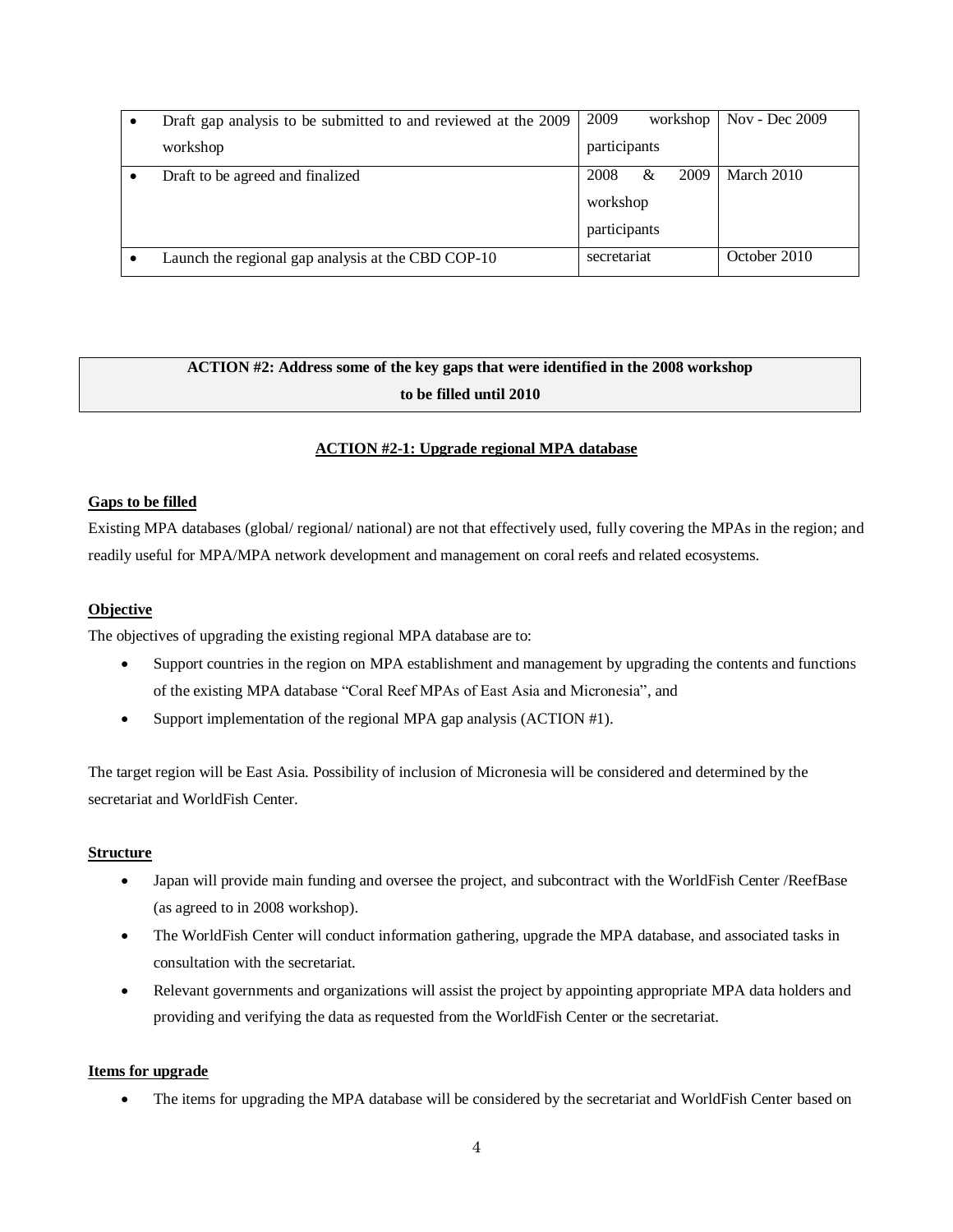the list of potential items identified by Group 3 of the 2008 workshop, taking into account the need, feasibility, and use in the MPA gap analysis.

• The proposed contents for upgrade will be discussed and agreed to (finalized) by the working group

## **Procedure**

| Actions                                                                | Responsibility       | Timeframe      |
|------------------------------------------------------------------------|----------------------|----------------|
| Draft plan to be completed                                             | secretariat.         | March 2009     |
|                                                                        | WorldFish Center     |                |
| Items for upgrade and development plan to be agreed                    | Working group        | March 2009     |
| Contract to be concluded                                               | secretariat.         | March 2009     |
|                                                                        | WorldFish Center     |                |
| Request for data submission and verification to relevant countries and | WorldFish<br>Center. | April 2009     |
| organizations                                                          | secretariat          |                |
| Progress to be reported and reviewed in the 2009 workshop              | workshop             | Nov - Dec 2009 |
|                                                                        | participants         |                |
| Upgrade of the MPA database finalized                                  | WorldFish Center     | March 2010     |
| Launch the regional MPA database at the CBD COP-10                     | secretariat          | October 2010   |

## **ACTION #2-2: Organize regional workshop for assessing MPA management effectiveness and provide appropriate standards**

## **Gaps to be filled**

MPA management effectiveness is an important way to assess the degree to which the MPAs are managed to achieve its goals and objectives, and could lead to improved MPA planning and management. But most of the countries in the region don't have standards to assess their MPA's management effectiveness and the status is mostly unknown.

## **Objective**

The objective of organizing the regional workshop for assessment of MPA management effectiveness (hereafter MME workshop) and providing the suggested standard are to:

- Identify an appropriate standard of MPA management effectiveness at regional/ national/ site level in East Asia on coral reefs and related ecosystems.
- Provide countries in the region a suggested standard for their consideration and/or adoption as their national standard.

## **Structure**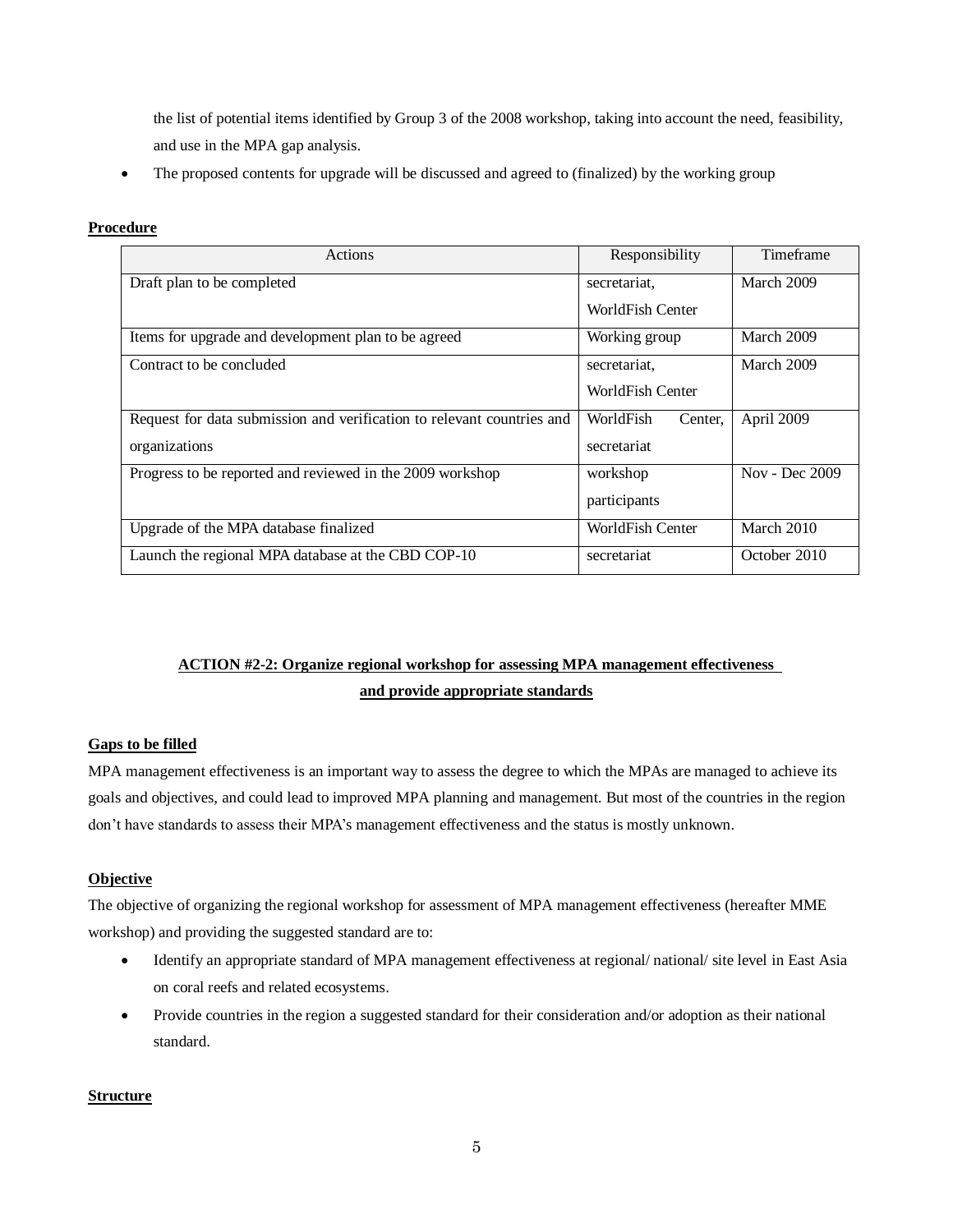- The workshop is expected to be held at the East Asia Seas Congress 2009 (Manila, 23-27 Nov 2009) as a side event of the Congress. The expected participants in the workshop are the participants in the Congress.
- Secretariat will liaise with the PEMSEA Secretariat (organizer of the Congress) about possibility of organizing such a side event at the Congress.
- The working group will:
	- $\triangleright$  Identify the lead for this work
	- $\triangleright$  Conduct review on existing protocols and standards of MPA management effectiveness (e.g., IUCN, WorldBank)
	- Prepare workshop materials (e.g., optional MPA management effectiveness standards)
	- $\triangleright$  Explore and secure funding to organize the workshop
	- $\triangleright$  Identify organizer and chair of the workshop
	- $\triangleright$  Plan details of the workshop (agenda, case study presenter, etc.)

| Actions                                                           | Responsibility | Timeframe      |
|-------------------------------------------------------------------|----------------|----------------|
| Possible holding of the workshop at the East Asia Seas Congress   | secretariat    | March 2009     |
| 2009 to be clarified                                              |                |                |
| Review on existing protocols and standards to be completed        | working group  | April 2009     |
| Funding to be clarified                                           |                |                |
| Draft proposal for the MME workshop to be completed and           | working group  | June 2009      |
| circulated to relevant people for comments                        |                |                |
| arrangement to organize the MME<br>workshop<br>Necessary          | working group  | August 2009    |
| completed                                                         |                |                |
| MME workshop to be held in the East Asia Seas Congress 2009       | EASC<br>2009   | November 2009  |
|                                                                   | participants   |                |
| Result of the MME workshop reported to the 2009 workshop and      | workshop       | Nov - Dec 2009 |
| draft proposed MPA management effectiveness standard to be        | participants   |                |
| reviewed and agreed (Note: When the 2009 workshop will be         |                |                |
| held before the congress, the review and decision will take place |                |                |
| at 2010 workshop)                                                 |                |                |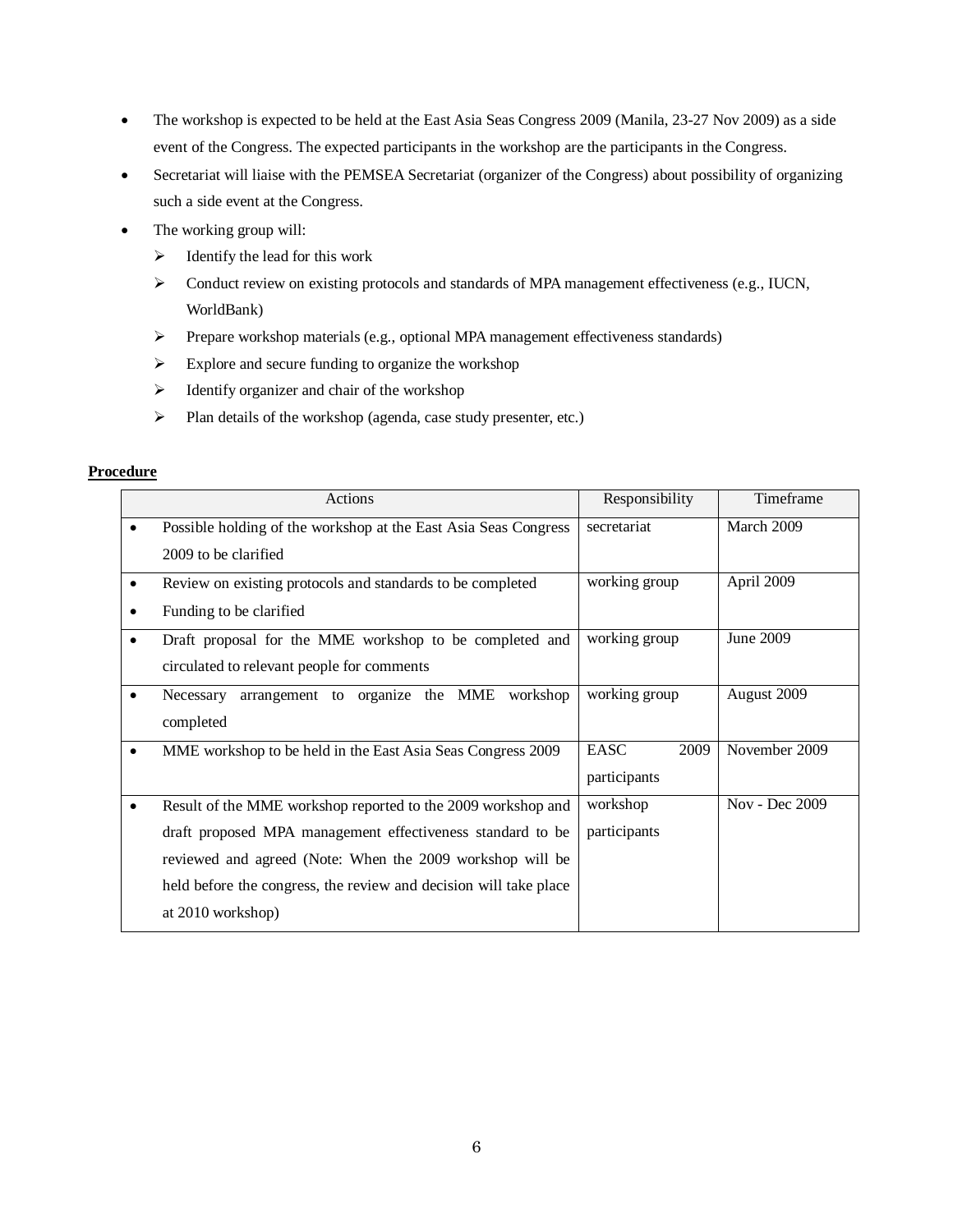## **ACTION #2-3: Review and modify CBD criteria on MPA networks in the context of the region and conservation of coral reefs and related ecosystems**

## **Gaps to be filled**

CBD has adopted the "Scientific guidance for selecting areas to establish a representative network of marine protected areas, including in open ocean waters and deep-sea habitats" (COP 9 Decision IX/20). But this criteria was found to be not readily applicable for coral reefs and related ecosystems and in East Asia by the participants of the 2008 workshop, and such recommended criteria is lacking.

## **Objective**

The objective of reviewing and modifying the CBD criteria on MPA networks are to:

- Clarify the suggested criteria of MPA networks in East Asia region on coral reefs and related ecosystems based on CBD's criteria.
- Provide countries in the region with a suggested criteria for their consideration and reflection to their national policies on MPA network development.

## **Structure**

- The working group will:
	- $\triangleright$  Identify the lead for this work
	- $\triangleright$  Undertake a review on existing MPA network criteria and draft suggested modification of CBD criteria
- The participants in 2009 workshop will consider, and if appropriate, adopt the draft proposed modification.

| <b>Actions</b>                                                  | Responsibility | Timeframe      |
|-----------------------------------------------------------------|----------------|----------------|
| Review of existing criteria on MPA networks (i.e., CBD, IUCN)   | working group  | April 2009     |
| completed                                                       |                |                |
| Draft proposed modification of the CBD criteria to be completed | working group  | June 2009      |
| based on the result of the review                               |                |                |
| Draft to be circulated for comments among relevant people and   | working group  | August 2009    |
| updated                                                         |                |                |
| Updated draft to be discussed and agreed in the 2009 workshop   | workshop       | Nov - Dec 2009 |
|                                                                 | participants   |                |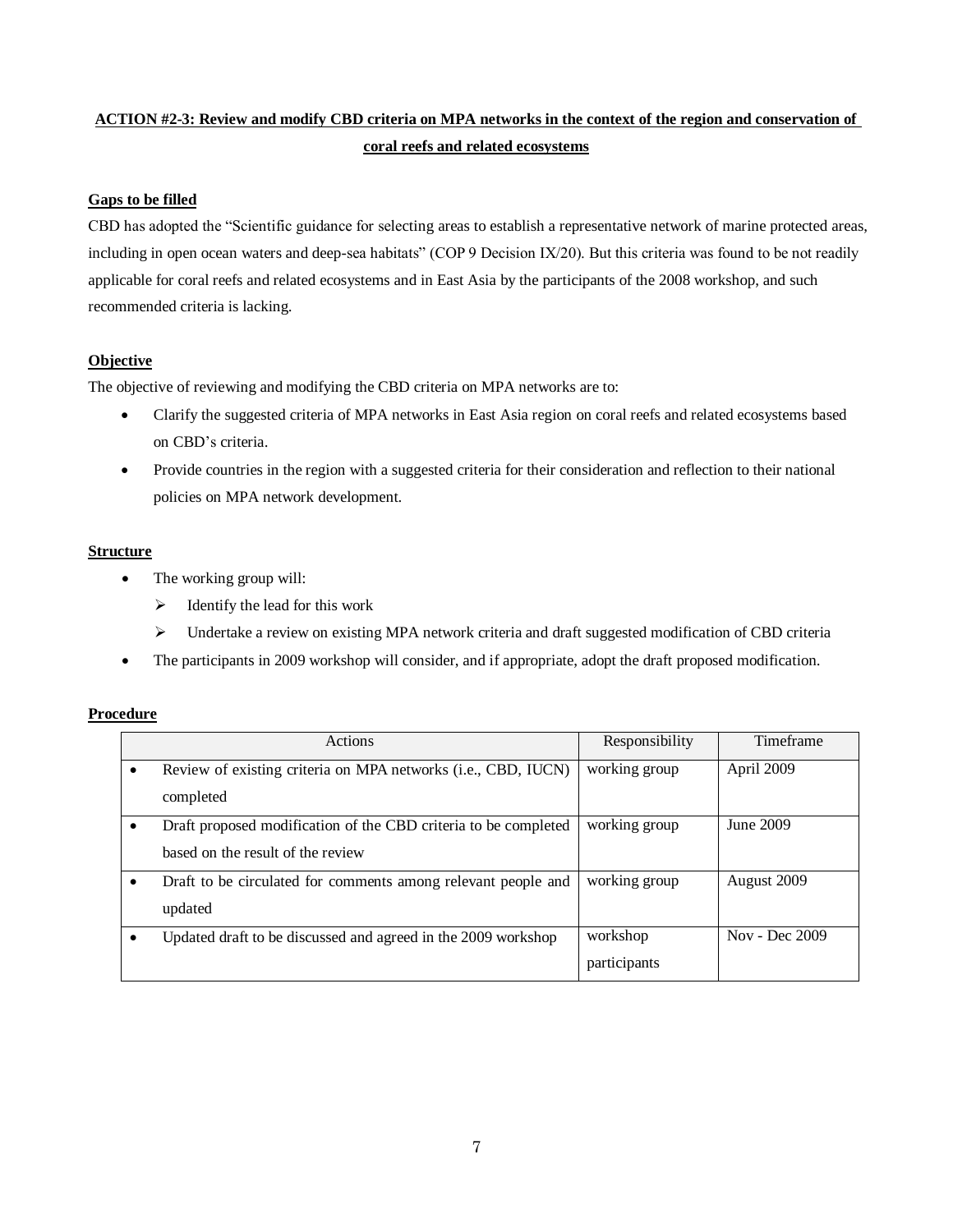## **ACTION #2-4: Consider regional level social network mechanism to support MPA development and management**

## **Gaps to be filled**

There are no functional regional level social networks to build capacity and share information for MPA development and management.

## **Objective**

- Consider the need, type, level and mechanism of appropriate regional level social network to support MPA development and management
- Propose appropriate regional level social network mechanism and prepare for its launch and operation

## **Structure**

- The working group will:
	- $\triangleright$  Identify the lead for this work
	- $\triangleright$  Discuss and prepare a draft proposal for possible regional mechanism of MPA social network for consultation in the 2009 workshop
- The participants in 2009 workshop will consider, and if appropriate, adopt the draft proposal.

|           | Actions                                                        | Responsibility | Timeframe      |
|-----------|----------------------------------------------------------------|----------------|----------------|
| $\bullet$ | Draft proposal including the followings to be completed:       | working group  | August 2009    |
|           | Need for regional social network<br>⋗                          |                |                |
|           | Type and level of necessary network<br>⋗                       |                |                |
|           | Potential mechanism to operate and maintain the network<br>⋗   |                |                |
|           | including the use of existing networks (coordinator,           |                |                |
|           | funding, role, etc.)                                           |                |                |
|           | How to launch the network<br>➤                                 |                |                |
|           | Draft proposal circulated for comments among relevant people   | working group  | October 2009   |
|           | and updated                                                    |                |                |
| ٠         | Updated draft proposal discussed and the way forward agreed in | workshop       | Nov - Dec 2009 |
|           | the 2009 workshop                                              | participants   |                |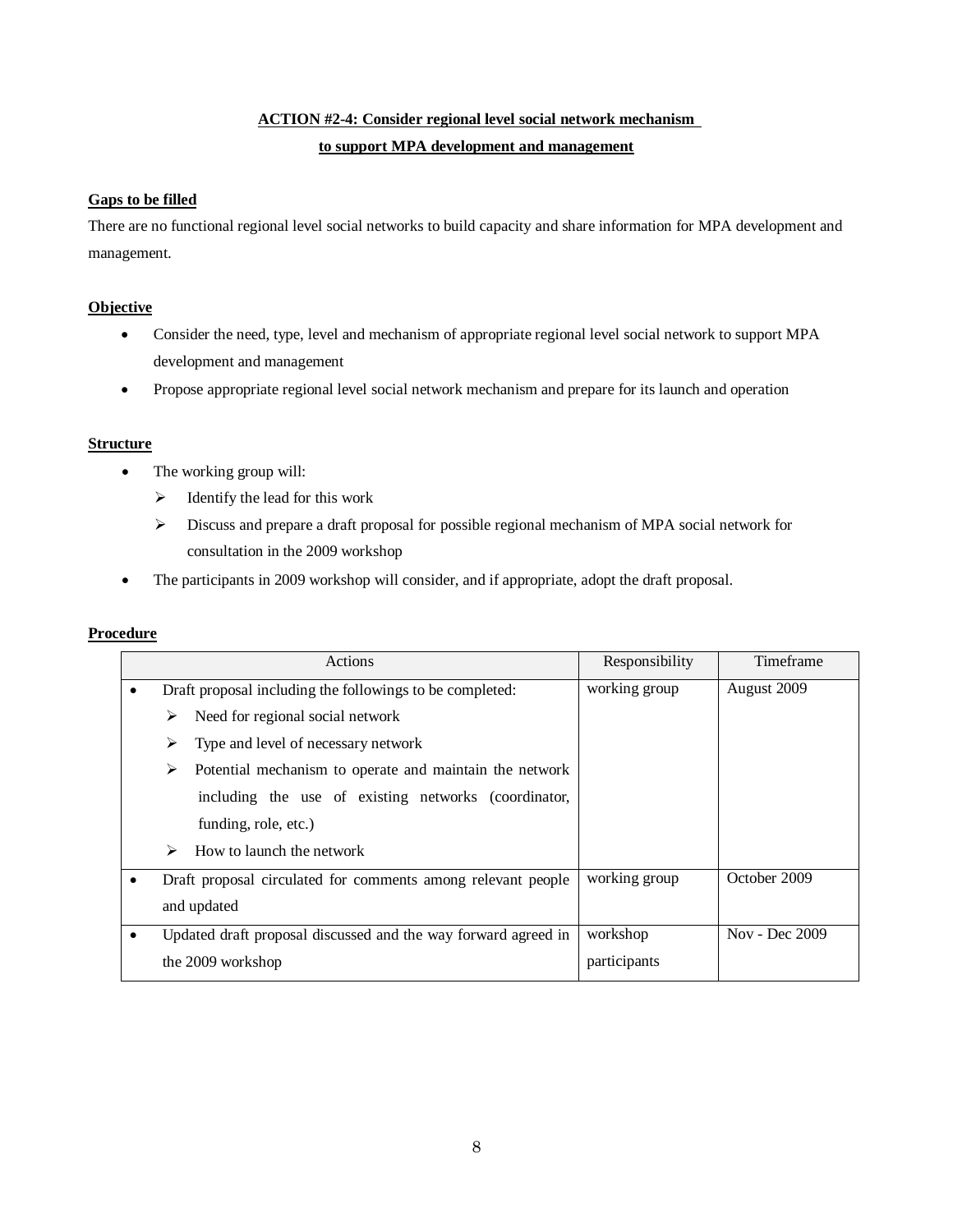## **ACTION #2-5: Conduct mapping of coral reefs in East Asia region**

### **Gaps to be filled**

Accurate spatial distribution of coral reefs and other associated ecosystems will serve as key information for planning and managing MPAs/MPA networks to protect these ecosystems. But this information is very limited and not readily available in the region.

## **Objective**

- Reveal the latest spatial distribution of live corals and other key ecosystems in East Asia using satellite images and technique proposed by the National Institute of Environment Studies, Japan.
- Provide the map for the use in the regional MPA gap analysis (ACTION #1).

The use of the map, including reflection in the MPA database (ACTION #2-1), will be considered by the working group.

## **Structure**

- Japan will subcontract appropriate body to conduct the coral reef mapping of East Asia
- The subcontractor will conduct the work of the mapping and submit the completed map to Japan
- WorldFish Center will consider technical application of the map on ReefGIS, and if applicable, apply the layer in the MPA database

| Actions                                                            | Responsibility   | Timeframe      |
|--------------------------------------------------------------------|------------------|----------------|
| Coverage of Japan's coral reefs completed                          | subcontractor    | March 2009     |
| Technical application of the mapping as one of the layer in        | WorldFish Center | May 2009       |
| ReefGIS clarified                                                  |                  |                |
| Progress to be reported, and the use and application of the map to | subcontractor,   | Nov - Dec 2009 |
| be discussed in the 2009 workshop                                  | workshop         |                |
|                                                                    | participants     |                |
| Coverage of other countries in East Asia completed (Note:          | subcontractor    | March 2010     |
| Coverage of the entire region may not be achieved due to           |                  |                |
| limitation of time and resources under current project)            |                  |                |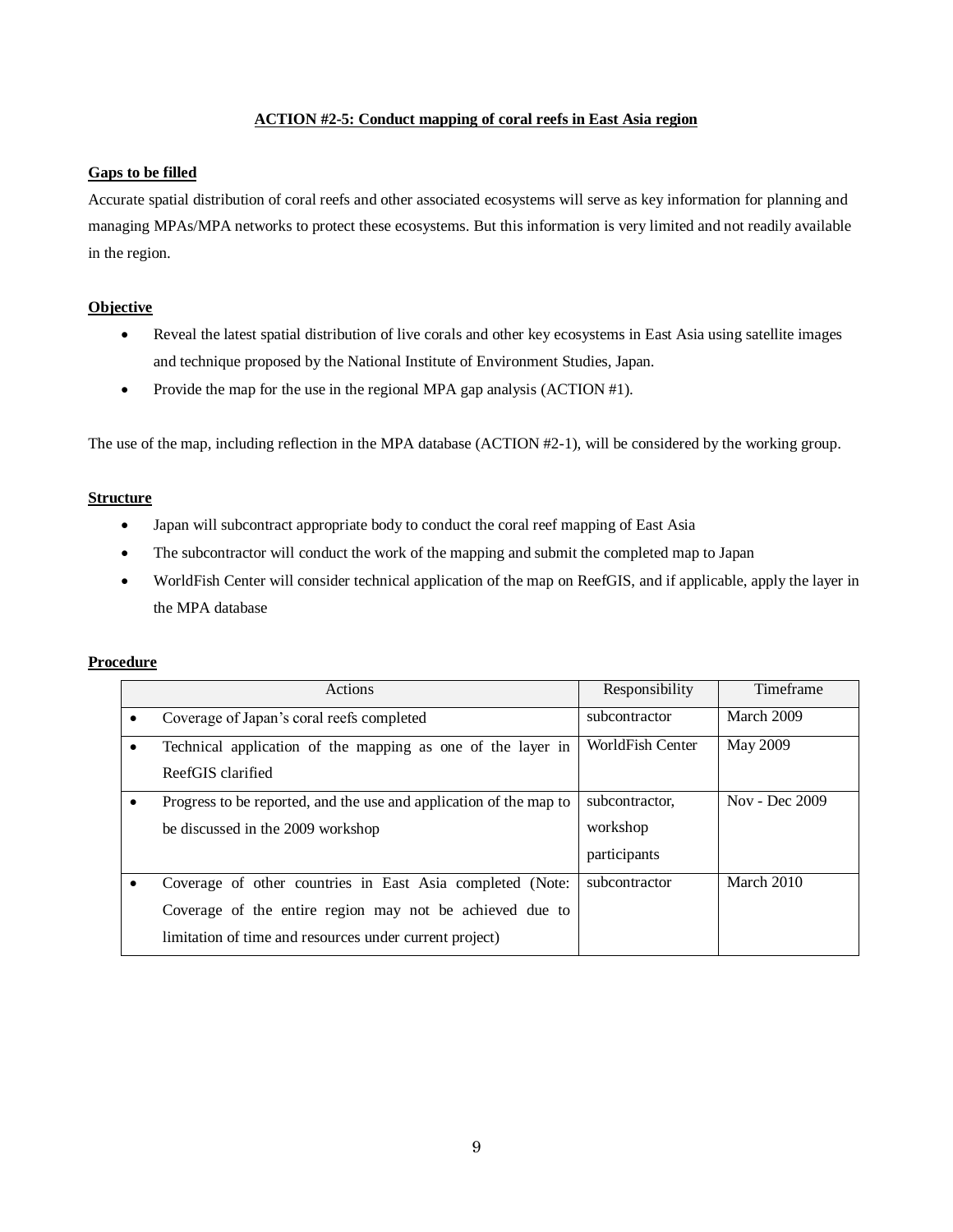## **ACTION #3: Develop the ICRI East Asia Regional Strategy on MPA networks to support countries in the region address the prioritized gaps**

## **Objective**

Objectives of developing the regional strategy are to:

- Identify short term action plans and long term strategies to fill the priority gaps (identified from the regional MPA gap analysis and workshops in 2008 and 2009, excluding ACTION #2) in East Asia region to help achieve committed WSSD/CBD 2012 MPA target on coral reefs and related ecosystems
- Provide to countries in the region such a shared strategy for consideration and reflection to their national action plan on MPA networks
- Identify suggestions from the region on post 2012 MPA network target and provide to CBD

The regional strategy will not seek additional high level commitments from governments but focus on actual actions and realistic guidance.

## **Structure**

- Secretariat will undertake a review on existing regional strategies and action plans in the context of ICRI and MPA networks and draft the regional strategy based on inputs from the MPA gap analysis and discussion in the 2008 workshop
- The consultant who will undertake the MPA gap analysis will provide achievements and suggestions to the secretariat for reflection in the regional strategy
- East Asian governments and other relevant bodies will review the draft regional strategy and adopt it as the suggested actions

## **Specifications**

- The tentative title of the regional strategy will be "ICRI East Asia Regional Strategy on MPA networks"
- It will be composed of: (a) short-term action plan targeted until 2012, and (b) long-term strategy targeted until 2020
- The length of the document will be maximum of 10 pages

| Actions                                                               | Responsibility | Timeframe    |
|-----------------------------------------------------------------------|----------------|--------------|
| Review of existing policy documents completed                         | secretariat    | March 2009   |
| Concept and outline of the regional strategy to be proposed at next   | secretariat    | April 2009   |
| ICRI General Meeting (April 2009, Thailand)                           |                |              |
| Initial draft regional strategy to be ready for review (circulate for | secretariat    | October 2009 |
| comments)                                                             |                |              |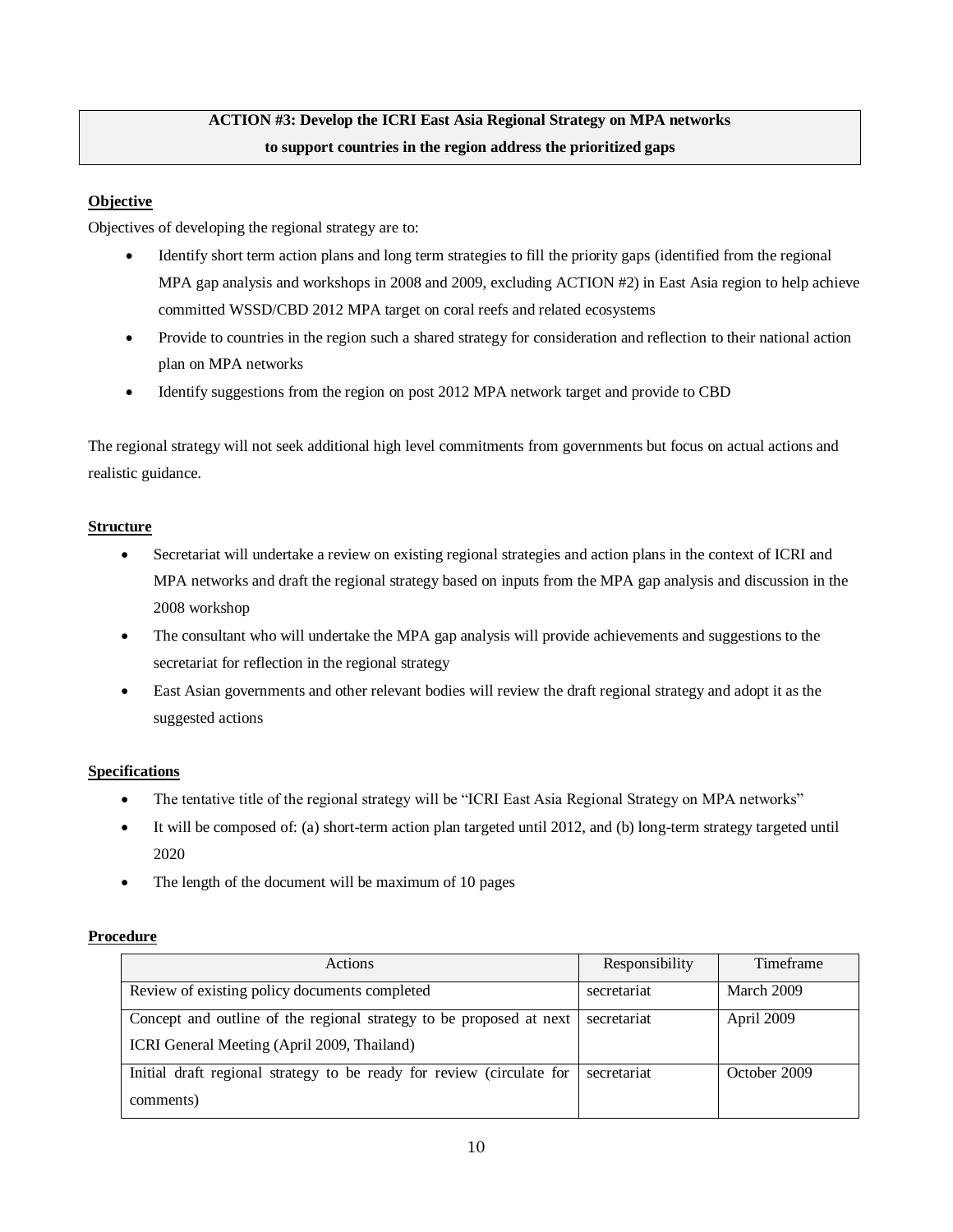| Updated draft to be discussed in the 2009 workshop | workshop     | Nov - Dec $2009$ |
|----------------------------------------------------|--------------|------------------|
|                                                    | participants |                  |
| Final draft to be agreed in the 2010 workshop      | workshop     | Mid 2010         |
|                                                    | participants |                  |
| Launched the regional strategy at the CBD COP-10   | secretariat  | October 2010     |

## **ACTION #4: Organize ICRI East Asia Regional Workshop in 2009 and 2010 to follow-up the implementation of the Provisional Plan 2009-2010**

## **Objectives**

The workshops will be organized in 2009 and 2010, respectively, with objectives to:

- Follow up the outcomes from the workshop in 2008 particularly on the progress of the Provisional Plan 2009-2010 to make sure that the plans are on track;
- Continue detailed discussion and planning on items that needs further discussion; and
- Continue face-to-face discussion and networking among participants, and increase collaboration and understanding on developing MPA networks on coral reefs and related ecosystems in East Asia.

## **Form of the meeting**

- The meetings in 2009 and 2010 will take the form of the ICRI Regional Workshop and the particular target region will be East Asia. However, the workshop will not limit participation from other regions nor discussion about inter-regional collaboration, ecological connectivity, etc.
- The workshop in 2009 will be the 5th ICRI East Asia Regional Workshop, and the one in 2010 be the 6th ICRI East Asia Regional Workshop.
- The 2009 and/or 2010 meetings may be organized in conjunction with or as part of other relevant meetings or events.

## **Time and location**

- Tentative candidate location for the 2009 workshop is in Vietnam. The tentative possible time is November to December 2009. Detailed time and location will be discussed and determined among the secretariat and government of Vietnam, and to be announced to relevant people.
- Tentative candidate location for the 2010 workshop is in Thailand. It is assumed that it will be held back-to-back with the  $2<sup>nd</sup> Asia-Pacific Coral Reef Symposium which is tentatively due on June 2010. The possibility as well as$ time and location will be discussed among the secretariat and government of Thailand, and to be announced at the 2009 workshop.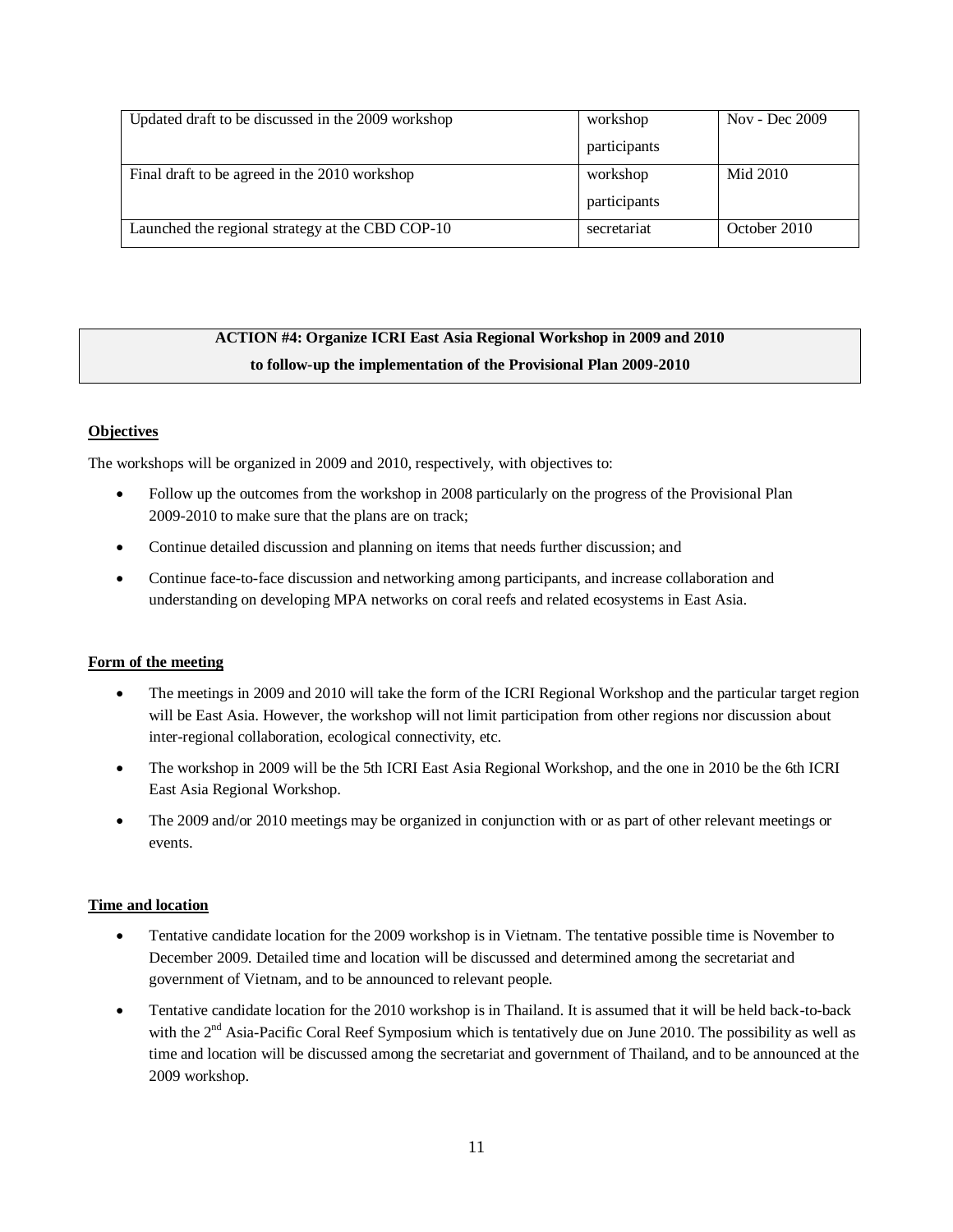#### **Structure**

- Japan (Ministry of the Environment) and ICRI Secretariat will continue to co-host the meetings in 2009 and 2010 together with the local host government. Other co-host may join in the organizing structure depending on the situation.
- Japan will continue to provide secretariat functions to undertake logistics to prepare and organize the workshops in consultation with the local host government, workshop co-chairs & facilitators, and ICRI Secretariat.

## **Funding**

- Japan will seek to secure funding to organize the workshop continuously in 2009 and 2010, including costs related to administration of the meeting, logistics and travel support for some participants. The availability of such funding is subject to determination of Japanese governmental budget of each fiscal year (which starts from April every year).
- Other governments and organizations are encouraged to consider supporting the workshop, as well as to seek self-funding for the travel and accommodation to attend these workshops.

## **Co-chair and facilitators**

The co-chairs for the plenary meeting and facilitators for the breakout sessions for the 2009 and 2010 workshops will be determined by the workshop's secretariat and hosting government(s) upon consultation with the working group.

## **Expected participants**

Expected participants in both workshops in 2009 and 2010 are, ICRI members, representatives of other relevant East Asian governments, organizations, programs, local managers and stakeholders.

## **Possible agenda and outcomes of 2009 workshop**

Agenda of 2009 workshop may include the following:

- Review of progress from 2008 workshop (status of implementation of the Provisional Plan 2009-2010 / report back from the working group)
	- $\triangleright$  Review of Provisional Plan 2009-2010 (any suggested amendments or additions)
	- > Draft regional MPA gap analysis
	- Draft ICRI East Asia Regional Strategy on MPA Networks
	- Draft proposed modification of CBD's criteria on MPA networks (seek adoption)
	- $\triangleright$  Progress report of the MPA database
	- $\triangleright$  Progress report of the coral reef mapping
	- $\triangleright$  Result of the regional workshop for assessment of MPA management effectiveness
		- Draft proposed MPA management effectiveness standard at regional /national/ site level (seek adoption)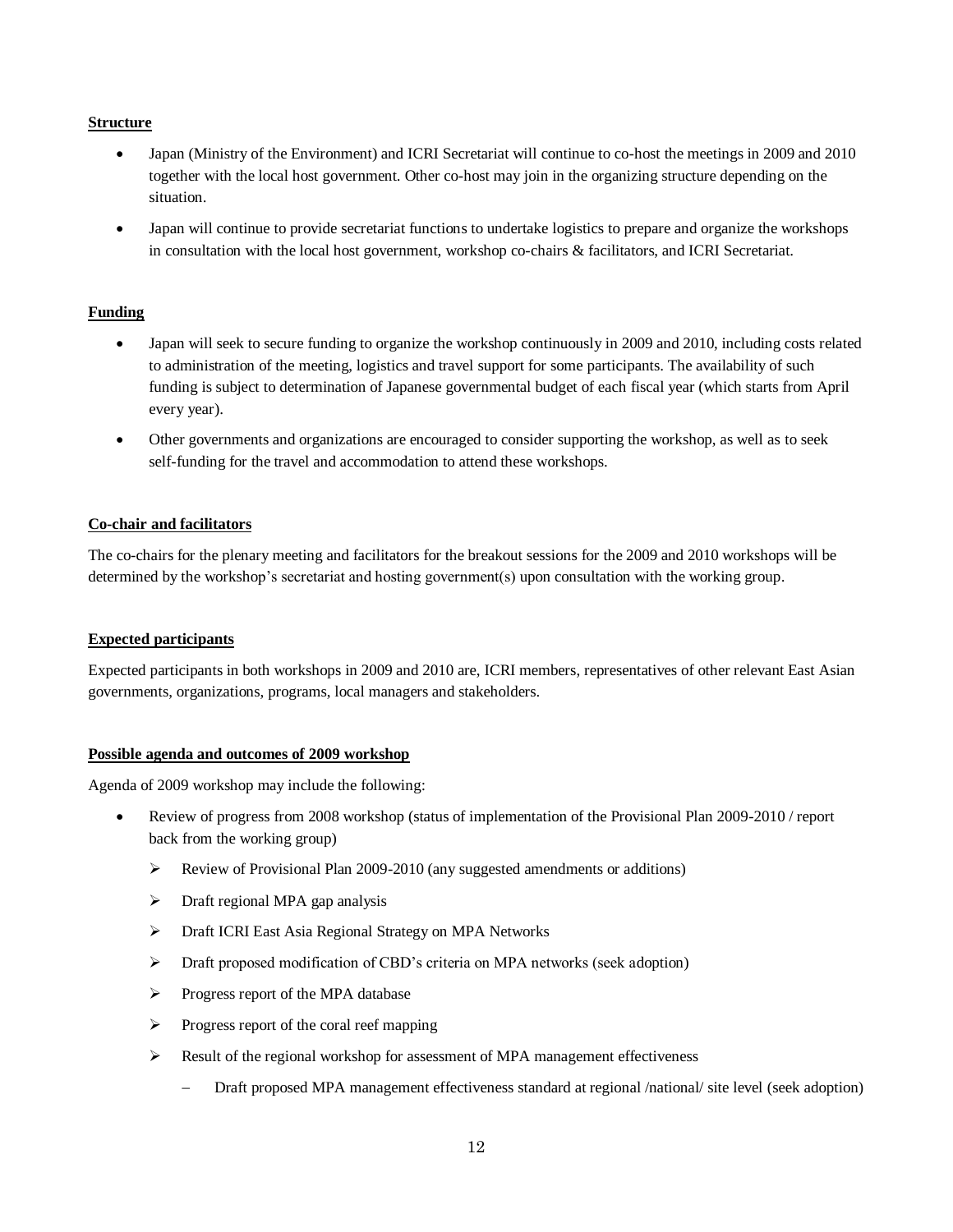- $\triangleright$  Result of consideration of the need and type of regional social MPA networks
- Case study presentations
	- $\triangleright$  Local case studies
	- $\triangleright$  Progress report of MPA network development from East Asian countries (if there are any highlights)
	- $\triangleright$  Thematic case studies on specific topics
- Parallel breakout session (if necessary)
- Planning of side event (launch of the MPA gap analysis, regional strategy, MPA database, etc.) at CBD COP-10
- Next workshop in 2010 (i.e., time, location, provisional agenda, expected outcomes, etc.)
- Other outstanding matters (Below items were proposed as potential topics for consideration at the 2008 workshop)
	- $\triangleright$  Developing the long-term strategic plan for "Training and capacity building programs for managers to improve operation of effective MPAs"
	- $\triangleright$  Building a network of collaboration for science based actions to fill the gap of the lack of available scientific information required for ecosystem based management

Expected outcomes from 2009 workshop may include:

- Proposed revision of Provisional Plan 2009-2010
- Proposed revision of draft regional MPA gap analysis
- Proposed revision of draft ICRI East Asia Regional Strategy on MPA networks
- Proposed modification of CBD's criteria on MPA networks
- TOR of the working group 2009-2010
- Proposal for the next 2010 workshop (provisional agenda, time and location, etc.)

## **Possible agenda and outcomes of 2010 workshop**

Agenda of 2010 workshop may include the following:

- Review of progress from 2009 workshop (status of implementation of the Provisional Plan 2009-2010 / report back from the working group)
	- $\triangleright$  Finalized regional MPA gap analysis
	- Final draft ICRI Regional Strategy on MPA networks (seek adoption)
	- > Finalized MPA database
	- $\triangleright$  Finalized coral reef mapping
	- $\triangleright$  Proposal for regional network (seek adoption)
	- $\triangleright$  Status of preparation for the side event in CBD COP-10
- Case study presentations